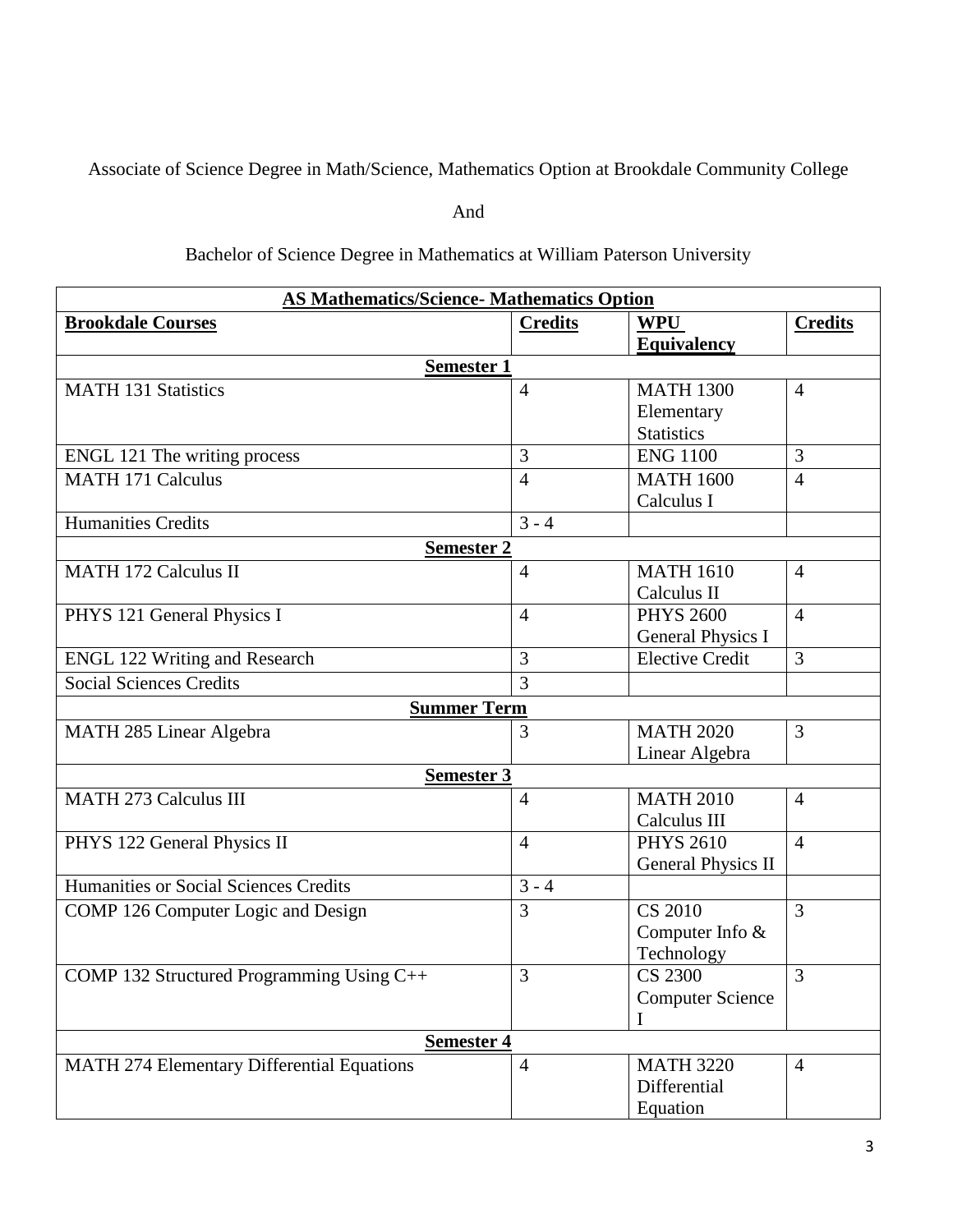| Gen. Ed. Credits                                          | 3 |                          | 3              |  |  |
|-----------------------------------------------------------|---|--------------------------|----------------|--|--|
| COMP 171 Programming I                                    | 3 | <b>Elective Credit</b>   | 3              |  |  |
| <b>BS Mathematics (55 credits required for the major)</b> |   |                          |                |  |  |
|                                                           |   | <b>Mathematics</b>       |                |  |  |
|                                                           |   | <b>Core Courses</b>      |                |  |  |
|                                                           |   | <b>MATH 2000</b>         | $\overline{3}$ |  |  |
|                                                           |   | Logic and                |                |  |  |
|                                                           |   | Methods of               |                |  |  |
|                                                           |   | Higher                   |                |  |  |
|                                                           |   | Mathematics              |                |  |  |
|                                                           |   | <b>MATH 3010</b>         | $\overline{3}$ |  |  |
|                                                           |   | Modern Algebra           |                |  |  |
|                                                           |   | <b>MATH 3240</b>         | $\overline{4}$ |  |  |
|                                                           |   | Probability and          |                |  |  |
|                                                           |   | <b>Statistics</b>        |                |  |  |
|                                                           |   | <b>MATH 4220</b>         | $\overline{3}$ |  |  |
|                                                           |   | <b>Complex Analysis</b>  |                |  |  |
|                                                           |   | MATH 4230 Real           | $\overline{3}$ |  |  |
|                                                           |   | Analysis                 |                |  |  |
|                                                           |   | <b>MATH 4900</b>         | $\overline{2}$ |  |  |
|                                                           |   | <b>Math Research</b>     |                |  |  |
|                                                           |   | Experience               |                |  |  |
|                                                           |   | <b>Mathematics</b>       |                |  |  |
|                                                           |   | <b>Electives (Choose</b> |                |  |  |
|                                                           |   | 4 courses. One           |                |  |  |
|                                                           |   | must be at the           |                |  |  |
|                                                           |   | <b>4000 level)</b>       |                |  |  |
|                                                           |   | <b>MATH 3110</b>         | $\overline{3}$ |  |  |
|                                                           |   | Number Theory            |                |  |  |
|                                                           |   | <b>MATH 3230</b>         | $\overline{3}$ |  |  |
|                                                           |   | Foundations of           |                |  |  |
|                                                           |   | Geometry                 |                |  |  |
|                                                           |   | <b>MATH 3260</b>         | $\overline{3}$ |  |  |
|                                                           |   | Mathematical             |                |  |  |
|                                                           |   | Models in Finance        |                |  |  |
|                                                           |   | and Interest             |                |  |  |
|                                                           |   | Theory                   |                |  |  |
|                                                           |   | <b>MATH 3320</b>         | $\overline{3}$ |  |  |
|                                                           |   | Statistical              |                |  |  |
|                                                           |   | Computing                |                |  |  |
|                                                           |   | <b>MATH 3340</b>         | $\overline{3}$ |  |  |
|                                                           |   | Applied                  |                |  |  |
|                                                           |   | Regression               |                |  |  |
|                                                           |   | Analysis                 |                |  |  |
|                                                           |   | <b>MATH 3350</b>         | $\overline{3}$ |  |  |
|                                                           |   | Introduction to          |                |  |  |